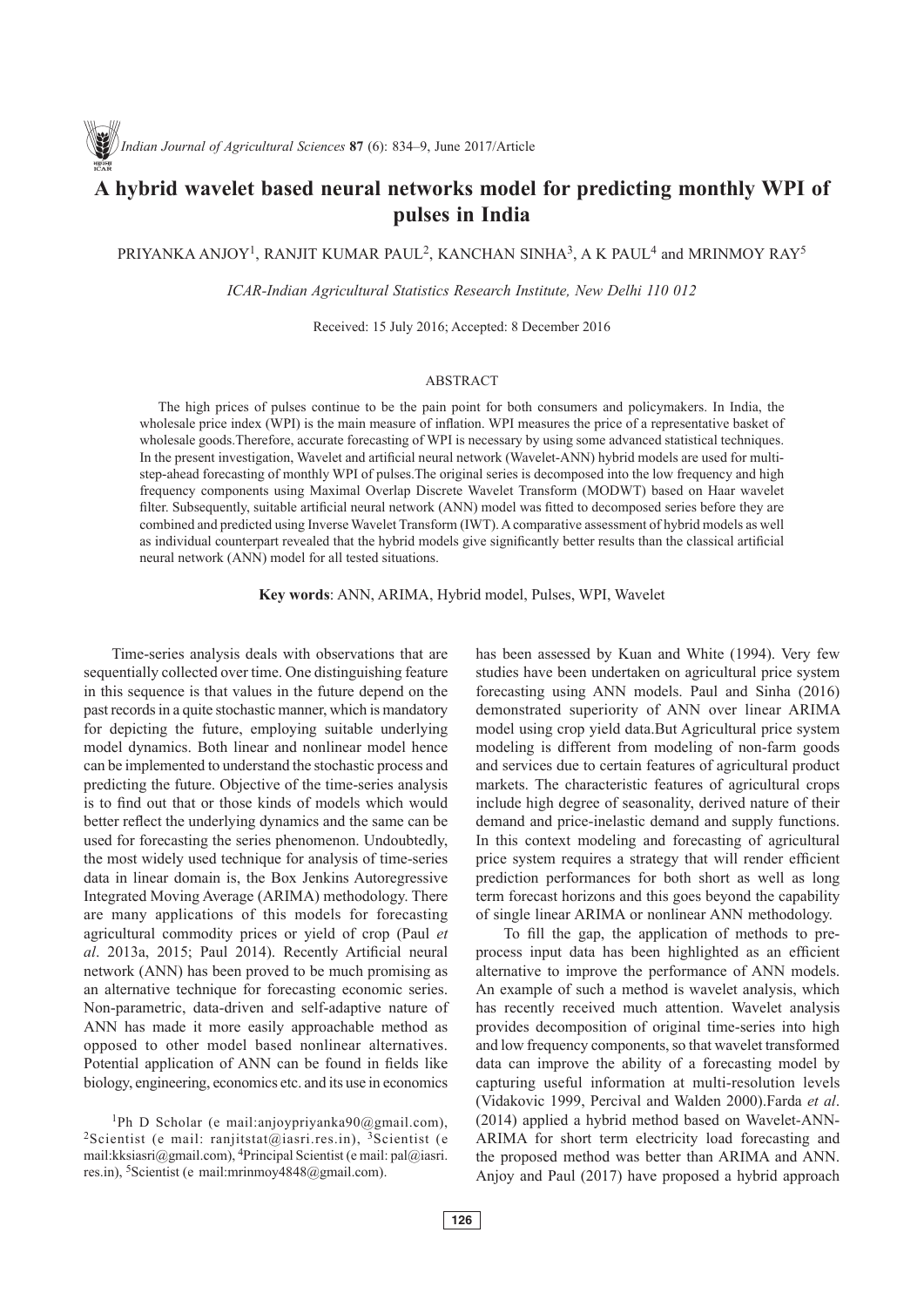for combination of Wavelet-GARCH model and applied in forecasting the potato prices in different markets of India. In the present investigation, an attempt has been made to examine the forecasting performance of Wavelet-ANN hybrid for wholesale price index (WPI) series of Pulse in India. A feed-forward time-delay neural network prediction has been considered for initially wavelet denoised series for 1, 3, 6 and 12 step ahead forecast horizons.

### MATERIALS AND METHODS

There are infinitely many stochastic processes that can generate the same observed data, as the number of observations is always finite. However, some of these processes are more plausible and admit better interpretation than others. In literature, time-series models are generally classified into two broad categories namely linear and nonlinear models.

The most pioneered class of models that are frequently used to model linear dynamics structure is the Autoregressive integrated moving average (ARIMA) models which render the linear forecasting.

A univariate process  $\{x_t\}$  is said to follow ARIMA (*p*, *d, q*) model, if it can be represented as.

$$
\phi_p(B)\nabla^d y_t = \theta_q(B)\varepsilon_t \text{ or}
$$
  
\n
$$
(1 - \phi_1 B - \phi_2 B^2 - \dots - \phi_p B^p)\nabla^d x_t = (1 - \theta_1 B - \theta_2 B^2 - \dots - \theta_q B^q)\varepsilon_t
$$

where, *p*=Autoregressive order, *q*= Moving average order,  $d=$  differencing order,  $\nabla^d$  (1-B)<sup>*d*</sup>.  $\phi$  (B) and  $\{\varepsilon_t\}$  are respectively AR and MA polynomials of degree *p* and *q,*   $\{\varepsilon_t\}$  is assumed to be standard white noise process following normal distribution with mean zero and variance  $\sigma^2$ .

Artificial neural network (ANN) is a data driven, selfadaptive, nonlinear non-parametric statistical method. There are various forms of the widely applied ANN model.Single hidden layer feed-forward network is the most popular for time-series modeling and forecasting. This model is characterized by a network of three layers of simple processing units, and thus termed as multilayer ANNs. The first layer is input layer; the middle layer is the hidden layer and the last layer is output layer. The time-series data can be modeled using ANN by providing implicit functional representation of time, whereby a static neural network like multilayer perceptron is bestowed with dynamic properties (Haykin 1999). A neural network is made dynamic by embedding either long term or short term memory depending on the retention time, into the structure of a static network. One simple way of building short term memory into the structure of a neural network may be through the use of time delay, which can be implemented at the input layer of the neural network. An example of such architecture is a Time-delay neural network (TDNN).The neural network structure for a particular problem in time-series prediction requires determination of number of layers and total number of nodes in each layer. This is generally done through experimentation of the given data as there is no theoretical

basis for determining these parameters. In the present study neural network with single hidden layer has been used and output node is also one. Logistic function has been used as activation function in the hidden layer with the form,

$$
f(y) = \frac{1}{1 + e^{-y}}
$$

For *p* input lag, *q* hidden nodes in the hidden layer and one output node, the total number of parameters in a three layer feed-forward neural network is  $q(p+2)+1$ .

The term wavelet is used to refer to a set of basic functions with a very special structure which is the key to the main fundamental properties of wavelets and their usefulness in statistics. Wavelets are fundamental building block functions, analogous to the trigonometric sine and cosine functions. As with a sine or cosine wave, a wavelet function oscillates about zero. This oscillating property makes the function a wave. Wavelets method can be effectively used in time-series analysis where original signal is transformed into and represented in a different domain which is more amenable to exploration and processing. There are mainly two types of wavelet transform, namely, Continuous wavelet transform (CWT) and Discrete wavelet transform (DWT). CWT consider time-series which is defined over the real axis and DWT deals with time-series that are defined over a range of integers (usually  $t = 0, 1, \ldots, N - 1$ , where *N* denotes the number of values in the time-series). In case of DWT, dilation and translation parameters are discretized such that the resulting set of wavelets constitutes a frame. But, here the transform is translation variant and require the fixed series  $X$  of length  $2<sup>j</sup>$  Therefore Maximal overlap discrete wavelet transform (MODWT) is considered which is well defined for all sample sizes *N* and shift-invariant too. This is also called as nondecimated wavelet transform, as there is redundancy of wavelet and scaling coefficients at each decomposition level of original series following a particular pattern. The usual DWT pyramid algorithm is applied to time-series *X*, whereas MODWT coefficients are obtained by applying DWT pyramid algorithm once to *X* and another to the circularly shifted vector *TX*.Hence, the first application yields the usual DWT (*W*) of the time-series vector X computed as  $W = P X$  and the second application consists of substituting *T*X for X obtained as, *W = PTX*. Where, *W* and *P* can be written as

$$
W = [W_1 \ W_2 \dots \ W_J \ W_J] \text{'} \ P = [P_1 \ P_2 \dots \ P_J \ Q_J]
$$

For a time-series X with arbitrary sample size *N*, the  $j^{\text{th}}$  level MODWT wavelet  $(W_j)$  and scaling  $(V_j)$  coefficients are defined as

$$
\tilde{W}_{j,t} \equiv \sum_{l=0}^{L_j - 1} \tilde{h}_{j,l} X_{t-l \mod N} \text{ and } \tilde{V}_{j,t} \equiv \sum_{l=0}^{L_j - 1} \tilde{g}_{j,l} X_{t-l \mod N}
$$

where  $h_{j'l}$  is the *j*<sup>th</sup> level MODWT wavelet filter and  $g_{j'l}$ is the  $j^{\text{th}}$  level MODWT scaling filter. For a time-series  $\hat{X}$ with *N* samples, MODWT yields an additive decomposition or Multi resolution analysis (MRA), given as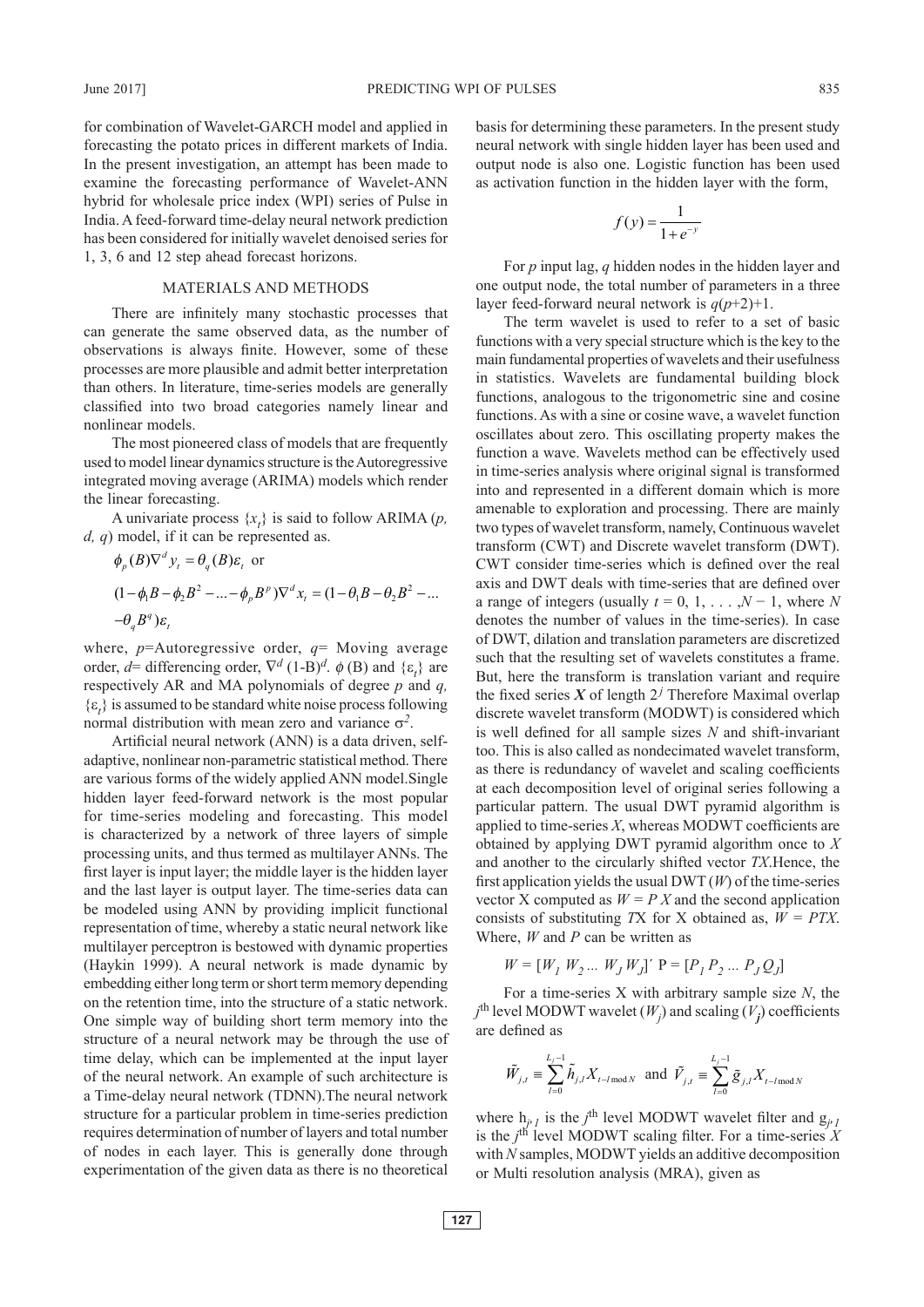$$
\mathbf{X} = \sum_{j=1}^{J_0} \tilde{D}_j + \tilde{S}_{J_0}
$$

where 
$$
\tilde{D}_{j,t} = \sum_{l=0}^{N-1} \tilde{u}_{j,l} \ \tilde{W}_{j,t+l \mod N}
$$
 and  $\tilde{S}_{j,t} = \sum_{l=0}^{N-1} \tilde{v}_{j,l} \ \tilde{V}_{j,t+l \mod N}$ 

At a scale *j*, a set of coefficients  $\overline{D}_j$  are called wavelet "details" and capture local fluctuations over whole period of a time-series at each scale. Set of values  $\overline{S}_{i0}$  provide a "smooth" or overall "trend" of the original signal. The decomposition process can be iterated, with successive approximations being decomposed in turn, so that the original signal is broken down into many lower resolution components. This is referred to as the wavelet decomposition tree. There are many basic wavelet filter also that can be used in this wavelet transformation, namely, Haar, Daubechis, La8 etc. Some applications of wavelet analysis in agriculture domain may be found in Paul *et al*. (2011) and Paul *et al*. (2013b).

The schematic representation of Wavelet-ANN hybrid is portrayed in Fig 1. A perusal of the Fig 1 illustrates the procedure to obtain the forecasts employing Wavelet-ANN, where TDNN has been employed to fit individual sub series for the proposed method. Based on multi-time scale and observed highly nonlinear pattern of the transformed series led to application of ANN for prediction purpose. When the original series has much nonlinearity as its property, the MODWT has simplified it by breaking it into its sub-frequencies. Therefore, the ANN can now model the details and approximate components sufficiently so that the accuracy of the forecasting process is improved upto a marked extent. Wavelet analysis can effectively diagnose signal's main frequency component and abstract local information of the time-series. Here, at first, original time-series is decomposed into a certain number of sub time-series  $\{W_1, W_2, ..., W_j, V_j\}$  by nondecimated wavelet transform.  $W_1, W_2, \ldots, W_J$  are wavelet detail component, and  $V_J$  is smooth component. These play different role in the original time-series and the behaviour of each subtime-series is distinct from other. So the contribution to original time-series varies from each other. Then, TDNN is constructed in which the sub time-series at *t* time are input of TDNN and the original time-series at *t+T* time are output of TDNN, where *T* is the time length of forecast. Finally, original series is formed through inverse wavelet transform from detail and smooth part for time *T*. The key of Wavelet-ANN hybrid model is wavelet decomposition of time-series and the construction of ANN.

#### RESULTS AND DISCUSSION

#### *Data set and basic features*

Monthly Wholesale price index (WPI) data series of Pulse in India from January 2005 to March 2016 has been used for the present investigation. Data set has been collected from the office of Economic Adviser, Government of India, Ministry of Commerce and Industry. Under the ministry, the



Fig 1 Schematic representation of Wavelet-ANN hybrid model

price index data is maintained by Department of Industrial Policy and Promotion (DIPP). Sample data constitute total 135 observations. Last 12 data set was retained for testing purpose and post-sample prediction and 123 observations were used for model building.

Basic characteristics of the data series used in the study are portrayed in Table 1. Minimum value of series was found in March, 2005 and the maximum on November, 2015. Fig 2 shows the time plot of the pulse WPI series for the investigation period. Perusal of Fig 1 indicates the possibility of nonstationarity pattern in the original series. Augmented Dickey Fuller (ADF) test has been employed to test for the presence of unit root for each level and first differenced series. It is found that ADF test statistic values are 1.86 (0.598) and 5.76 (0.018) respectively for level and 1st differenced series. The values in the bracket implies corresponding p-value. It implies that the original series is nonstationary and it has become stationary after 1<sup>st</sup> differencing.

For choosing appropriate modeling technique and prediction of data, it is necessary to find whether the given time-series is nonlinear or not. Presence of nonlinear pattern provides a useful guide to the application of nonlinear structures for describing the series phenomenon. For testing nonlinearity several tests can be performed including BDS (Brock-Dechert-Scheinkman) test, McLeod and Li test etc. In this study BDS test has been implemented for testing the nonlinearity developed by Brock *et al*. (1996). BDS test utilizes the concept of spatial correlation from chaos theory. Here the null hypothesis is that data series are independently and identically distributed (i.i.d) against the alternative hypothesis that data are not i.i.d.; this implies the presence of nonlinear dependence pattern in the time-series. BDS test is a two-tailed test; the null hypothesis should be rejected if the BDS test statistic is greater than or less than the critical values. As reported in Table 2, for all the

Table 1 Descriptive statistics of pulse WPI

| <b>Statistics</b> | Pulse WPI Statistics |                           | Pulse WPI |
|-------------------|----------------------|---------------------------|-----------|
| Mean              | 197.43               | <b>Standard Deviation</b> | 62.06     |
| Minimum           | 97.10                | <b>Skewness</b>           | 0.82      |
| Maximum           | 380.20               | Kurtosis                  | 0.83      |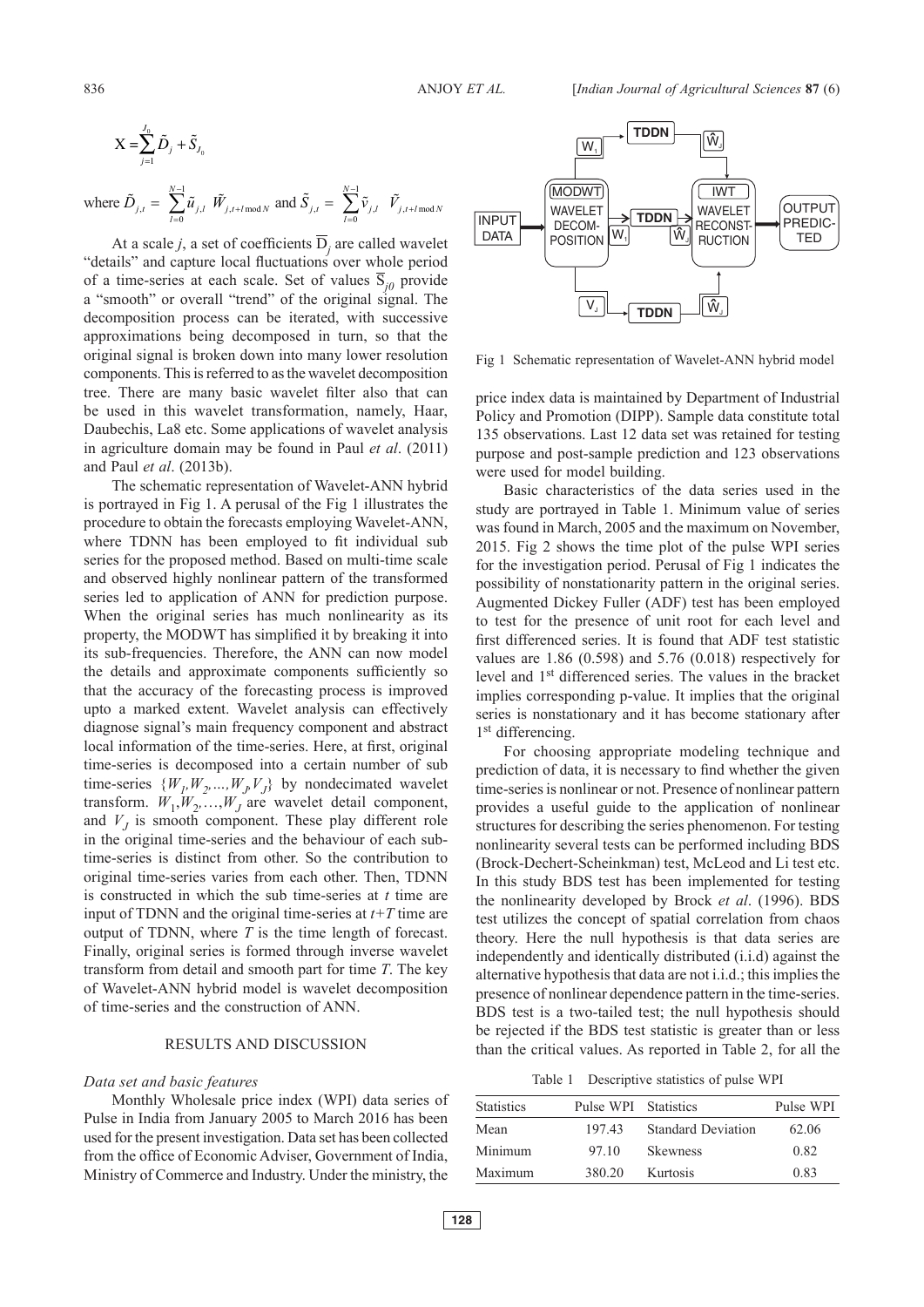

Fig 2 Pulse WPI original series

three selected dimensions BDS test result are found to be significant. This implies that ANN model can be a useful alternative for modeling the index series.

# *Implementation of forecasting models*

Three forecasting models has been employed for the present study, namely ARIMA, TDNN and Wavelet-ANN. Firstly, considering ARIMA model, as the index series was nonstationary, hence series was first differenced based on autocorrelation function (ACF) and partial autocorrelation function (PACF). Best model was selected on the basis of minimum Akaike information criteria (AIC).

The estimated ARIMA (1,1,0) model is represented in the following equation:

$$
\nabla y_t = 1.28 + 0.41^{**} y_{t-1}
$$
  
(0.705) (0.083)

The values in the parenthesis denotes corresponding standard error of estimate. \*\* denotes significant at 1% level.

Best TDNN model with single hidden layer was selected for the study. Logistic and identity activation functions were used as activation function for the hidden node and output node respectively. The number of lagged observations as input and hidden nodes in the hidden layer was selected through experimentation. Number of input nodes was varied from 1 to 7 and number of hidden nodes from 2 to 10. For

Table 2 BDS test result for pulse WPI

| Dimensions     | Epsilon |       | Statistic | Prob.    |
|----------------|---------|-------|-----------|----------|
|                | eps(1)  | 4.87  | 7.15      | < 0.0001 |
| $\overline{2}$ | eps(2)  | 9.75  | 7.13      | < 0.0001 |
|                | eps(3)  | 14.62 | 7.25      | < 0.0001 |
|                | eps(4)  | 19.50 | 7.71      | < 0.0001 |
|                | eps(1)  | 4.87  | 8.25      | < 0.0001 |
| 3              | eps(2)  | 9.75  | 7.68      | < 0.0001 |
|                | eps(3)  | 14.62 | 7.59      | < 0.0001 |
|                | eps(4)  | 19.50 | 8.16      | < 0.0001 |
|                | eps(1)  | 4.87  | 9.48      | < 0.0001 |
| 4              | eps(2)  | 9.75  | 8.13      | < 0.0001 |
|                | eps(3)  | 14.62 | 7.64      | < 0.0001 |
|                | eps(4)  | 19.50 | 8.23      | < 0.0001 |

the present study Levenberg-Marquardt backpropagation algorithm (Hagan and Menhaj 1994) has been employed for training feed-forward networks. Based on training and testing Root mean square error (RMSE) and Mean absolute deviation (MAD) measure, a neural network model with three input nodes and two hidden nodes was found to perform better among all other competing models.

For Wavelet-ANN hybrid original series was first decomposed into multi-resolution level implementing nondecimated Haar wavelet transform. Maximum decomposition level was considered 4 here. Nonlinearity test in the detail and approximation series revealed the presence of nonlinear structure in each sub series. Then each wavelet transformed series was considered for modeling with TDNN. After data preprocessing, including checking for nonstationarity and possible transformation of the series, for fitting TDNN model to each sub frequency level, number of input lag were varied from 1 to 7 and number of hidden nodes were varied from 2 to 10. Levenberg-Marquardt backpropagation algorithm was used at each case for the purpose of training the networks. For different frequency level appropriate TDNN model with single hidden layer were chosen based on training and testing RMSE and MAD measures. Logistic activation function was used as an activation function for the hidden node and for the output node identity activation function was used. Haar filter reconstruction for the prediction of original series was mediated by combining the forecast from individual series. As single output node is considered here, hence multi-step ahead forecasting proceeds in an iterative way. If different forecast horizons are to be considered, then appropriate TDNN model has to be selected for each forecast horizon.

## *Prediction performances*

Validation reports of the discussed models have been provided for 1,3,6 and 12 months ahead forecast. Table 3 presents the comparative results of ARIMA, TDNN and Wavelet-ANN model for various forecast periods in terms of Relative mean absolute prediction error (RMAPE), Relative mean square prediction error (RMSPE) and Mean absolute error (MAE). Here, ARIMA model performs better over TDNN for 1 month and 3 month ahead forecasting, whereas TDNN model perform better over ARIMA in 6 month and 12 month ahead forecasting cases. Comparing only ARIMA and TDNN, for this empirical presentation ARIMA is rendering better validation results for short term forecasting and TDNN is providing better forecasting performance in long term case. When considering Wavelet-ANN combinatory, it can be seen that the model is outperforming the linear ARIMA for short term forecasting and nonlinear TDNN for long term forecasting and throughout better than both the individual forecasting models. Relative performance of ARIMA, TDNN and Wavelet-ANN models for different forecast horizons are also presented in Table 4 on the basis of RMSE ratio. Mathematically, the ratio value <1 indicates the better performance of the numerator model over the denominator model. For 1 month and 3 month ahead forecast horizon,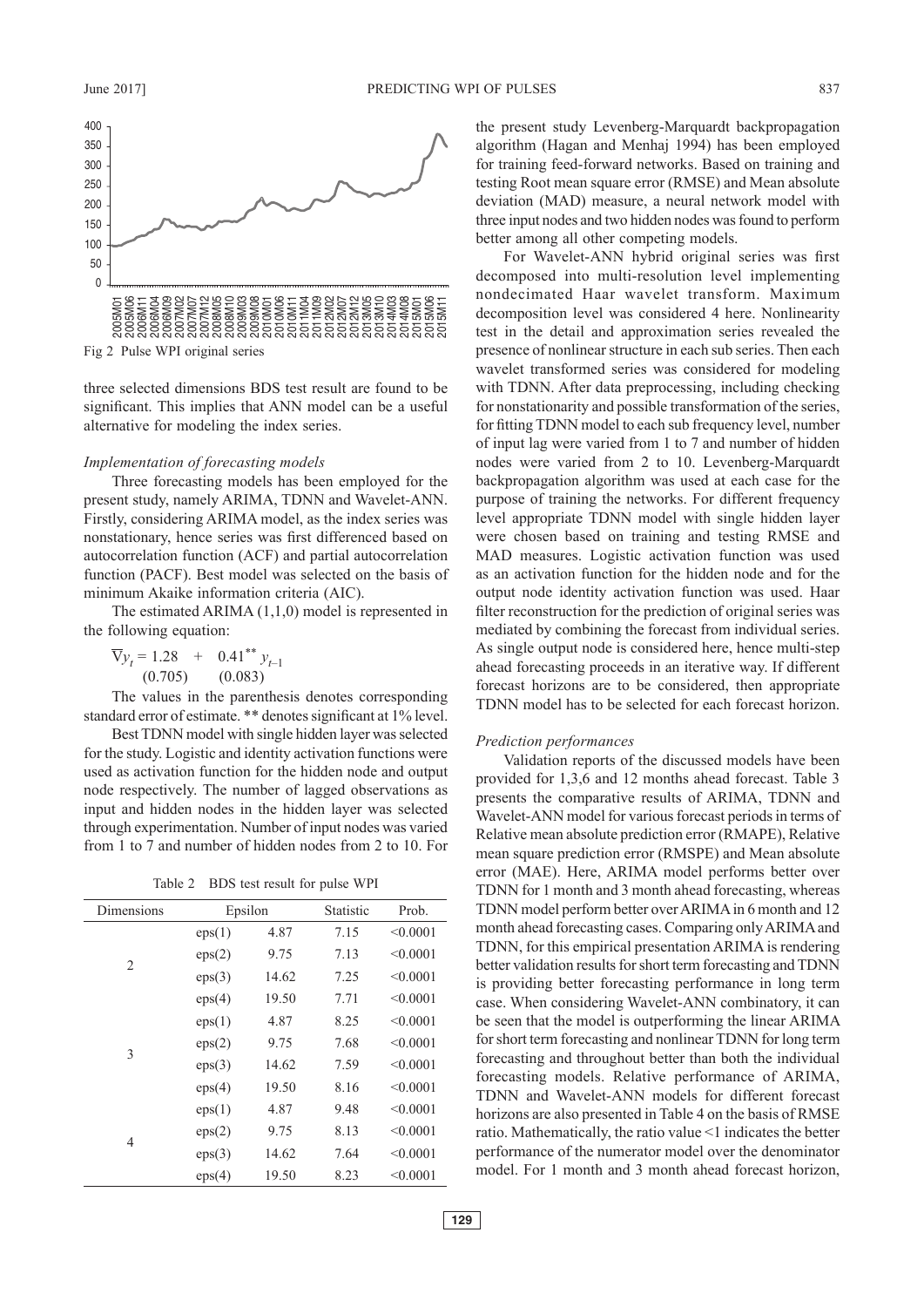| Forecast horizon | Validation<br>criterions | ARIMA | <b>TDNN</b> | Wavelet-<br>ANN |
|------------------|--------------------------|-------|-------------|-----------------|
|                  | RMAPE                    | 1.07  | 1.48        | 0.76            |
| 1 month ahead    | <b>RMSPE</b>             | 0.04  | 0.76        | 0.02            |
|                  | <b>MAE</b>               | 3.73  | 5.13        | 2.64            |
|                  | RMAPE                    | 6.24  | 11.03       | 2.68            |
| 3 months ahead   | <b>RMSPE</b>             | 1.77  | 6.29        | 0.50            |
|                  | <b>MAE</b>               | 22.38 | 40.01       | 9.83            |
|                  | <b>RMAPE</b>             | 6.29  | 5.11        | 4.06            |
| 6 months ahead   | <b>RMSPE</b>             | 1.64  | 1.23        | 0.72            |
|                  | <b>MAE</b>               | 21.66 | 19.00       | 15.00           |
|                  | RMAPE                    | 20.20 | 10.94       | 7.57            |
| 12 months ahead  | <b>RMSPE</b>             | 16.78 | 4.43        | 2.43            |
|                  | MAE                      | 70.78 | 37.26       | 26.21           |

Table 3 Predictive performance of different models for various forecast horizons

Table 5 Actual vs. predicted price series for the 12 months ahead validation period

| Actual | <b>ARIMA</b> | <b>TDNN</b> | Wavelet-ANN |
|--------|--------------|-------------|-------------|
| 264.3  | 259.0        | 302.0       | 266.7       |
| 284.6  | 260.3        | 263.6       | 269.8       |
| 316.1  | 261.5        | 281.6       | 279.2       |
| 318.8  | 262.8        | 303.6       | 295.7       |
| 326.2  | 264.0        | 297.6       | 303.5       |
| 334.7  | 265.4        | 302.8       | 308.2       |
| 364.6  | 266.6        | 307.5       | 317.0       |
| 380.2  | 267.9        | 325.1       | 332.3       |
| 378.5  | 269.2        | 328.3       | 343.9       |
| 370.4  | 270.5        | 324.6       | 345.7       |
| 356.4  | 271.8        | 320.1       | 337.8       |
| 346.6  | 273.0        | 312.7       | 331.8       |
|        |              |             |             |

RMSE ratio of TDNN/ARIMA is 1.37 and 1.93, respectively. This reflects the case of relative inability of TDNN to handle the short term situation as compared to traditional ARIMA methodology. For the present investigation,Wavelet based hybrid network render outperformance over both the linear and nonlinear forecasting models over different forecast horizons. Wavelet based hybrid model surpasses the relative inability of TDNN for short term forecasting. With the increment of forecast periods up to 1 year, decreasing RMSE ratio value in comparing Wavelet-ANN vs. ARIMA indicates the good performance of Wavelet-ANN as well for long term forecasting. RMSE ratio of Wavelet-ANN/TDNN is less than one for all the post-sample validation periods and least for 3 month ahead forecast.Table 5 displays the actual vs. predicted series for 1 year ahead post-sample case.

Through in wavelet decomposition, generally the original series is transformed through using two complementary filters, that are low pass and high pass filters and we obtain the wavelet detail part and approximation part in subsequent level following decomposition algorithm tree. This is basically the transformation of raw signal into useful component signals, each of which having distinctive features. In general approximation part is the low frequency or high resolution component and transformed details are the high frequency or low scale component. Each of this low frequency and high frequency components has different role in predicting the series phenomenon. Wavelet approximate part tend to capture the global feature or trend or the series

Table 4 Comparative results of the models in terms post-sample RMSE ratio

| RMSE ratio             |       |       |       | 1 month 3 months 6 months 12 months |
|------------------------|-------|-------|-------|-------------------------------------|
|                        | ahead | ahead | ahead | ahead                               |
| TDNN/ARIMA             | 1 37  | 193   | 0.87  | 0.50                                |
| Wavelet-ANN/ARIMA 0.71 |       | 0.54  | 0.66  | 0.38                                |
| Wavelet-ANN/TDNN       | 0.52  | 0.28  | 0.76  | 0.75                                |

which are much identical with the original series, hence imparts an important consideration when we look out for long term forecasting. But higher levels of approximations may reduce the information in raw signal. On the other side, detail parts provide a check in localized information loss. Detail part may be useful for representing the information that is lost. Moreover, choosing of appropriate decomposition level also plays a significant role in short term and long term forecasting due to varied role of low and high scale components in predicting underlying series structures. In the present investigation, decomposition level is considered as 4, which can be minimum up to 1 and maximum up to 7 for the mentioned series following maximum possible level of decomposition into a number  $J_0 \le log_2(N)$ . Hence level of decomposition is optimal in this case.

The most evident logic in using Wavelet-ANN combinatory rather than single ANN is that wavelet decomposition makes it possible to transform the original nonlinear pattern into several sub frequencies and further capture the overall as well as partial features of the series which would not be possible in an otherwise simple ANN methodology. This can also be termed as wavelet denoising, as the approach provides a check in localized information loss.

Wavelet based mathematical transformation has been found to be useful in many areas of mathematics, physics and engineering. Potential utilization of this approach in agricultural system modeling is still to be ushered. In general, application of TDNN for short term forecasting is very limited. Furthermore, despite the popularity and the sheer power of neural networks, the empirical forecasting performance of these models has not been found satisfactory in all cases. In this aspect, the study reveals the relative ability of wavelet denoising approach for modeling and forecasting of temporal price index series of pulse in India. But very limited application of Wavelet based feed-forward neural network structure can be found in price trading